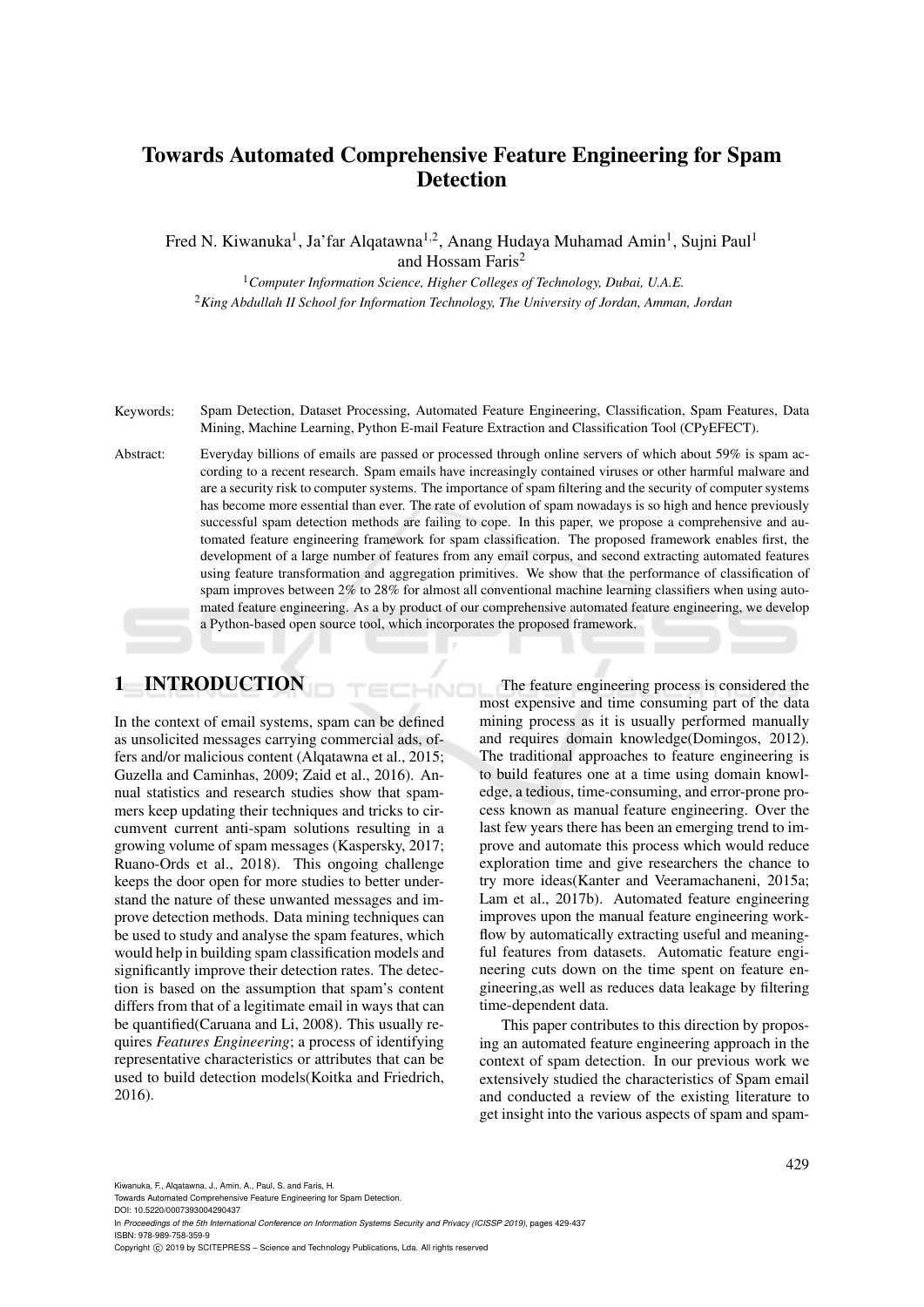

Figure 1: Comprehensive Feature Engineering Process.

mer techniques (Alqatawna et al., 2015; Alqatawna et al., 2016; Hijawi et al., 2017a; Faris et al., 2015; Halaseh and Alqatawna, 2016). We developed a comprehensive list of spam features that we used for spam detection. As part of that work, we developed E-mail Features Extraction Tool (EMFET) based on the .NET platform that only extracts features (Hijawi et al., 2017b; Hijawi et al., 2017a). In this paper, we extend this work by automating and improve the feature engineering process. Additionally, we integrate that with the remaining data mining steps of classification and feature selection. The proposed approach is implemented as an open source Python E-mail Feature Extraction and Classification Tool (CPyEFECT). CPyE-FECT tool provides a flexible and automated way to perform spam feature engineering by extract a large number of features from any email corpus to produce cleansed dataset, run classification, and to select the most important features.

The rest of the report is organized as follow. A background literature is presented in section 2. The proposed approach presented in section 3 followed by implementation in section 4. Testing and results are shown in section 5. Finally, section 6, presents the conclusions and future works.

## 2 LITERATURE REVIEW

Spam detection techniques have evolved as quickly as the ever-increasing tide of spam, with different objectives, evaluation methods, and measures of success. A large number of spam filtering aimed at helping eliminate spam problem exists. Existing spam filters use different techniques for analyzing email and determining if it is indeed spam. The accuracy of spam filters are evaluated based on two dimensions: How much spam you successfully filter out, and how little legitimate messages you accidentally delete (Blanzieri and Bryl, 2008). Maintaining accuracy can be difficult because spam is constantly changing. Spam detection has focused mainly on improved machine learning techniques to provide effective spam filters (Tretyakov, 2004). Feature engineering for spam has received less attention. The importance of feature engineering in predictions can not be understated. Recent research has focused on feature engineering. Unfortunately, there is not a lot in terms of feature engineering exists for spam.

The work in (Alqatawna et al., 2015) attempts to focus on feature engineering to handle the problem of spam detection. The develop a substantial set (140) of features that can be used to detect spam with considerably good performance. Feature engineering for spam on twitter is studied in (Herzallah et al., 2018). Similar interesting work in (Scott and Matwin, 1999) proposes feature engineering for text based classification. Spam feature engineering is purely text based. (Scott and Matwin, 1999) proposes, feature engineering techniques for text based data, and describe 8 automatically-generated representations based on words, phrases, synonyms and hypernyms. Unfortunately the majority of features in this work are not feasible for spam emails.

In recent years there has been progress in automating many machine learning aspects including model selection and hyperparameter tuning, however, feature engineering, which is considered the most important aspect of the machine learning pipeline, has received less attention. That is why recent work on automatic feature engineering (Kanter and Veeramachaneni, 2015b), (Khurana et al., 2016), (Katz et al., 2016), (Lam et al., 2017a) has received quite some attention in literature. Automated feature engineering is a relatively new technique. The traditional approaches to feature engineering is to build features one at a time using domain knowledge, a tedious, time-consuming, and error-prone process known as manual feature engineering. Automated feature engineering improves upon the manual feature engineer-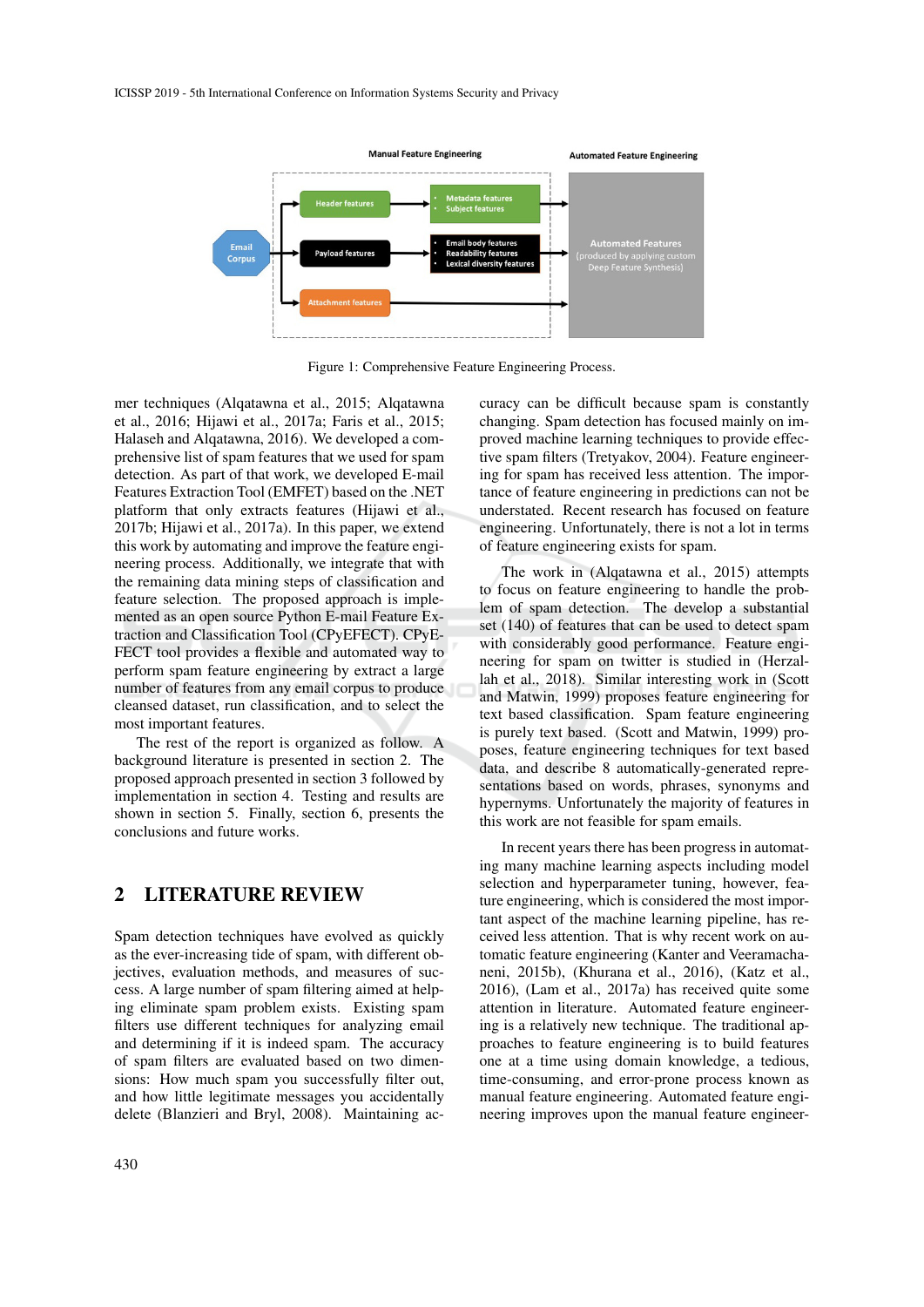| $\overline{ID}$      | <b>Feature Details</b>                                        | Type     | Ref.                                        |
|----------------------|---------------------------------------------------------------|----------|---------------------------------------------|
| $1 - 2$              | Year, Month                                                   | Metadata | (Alqatawna et al., 2015)                    |
| $3-6$                | Day, Hour, Minute, Second                                     | Metadata | (Tran et al., 2013; Alqatawna et al., 2015) |
| $7 - 22$             | From [Google?, AOL?,                                          | Metadata | (Alqatawna et al., 2015)                    |
|                      | Gov?, HTML?, MIL?,                                            |          |                                             |
|                      | Yahoo?, Example?]                                             |          |                                             |
|                      | To [Hotmail?, Yahoo?,                                         |          |                                             |
|                      | Example?, MSN?,                                               |          |                                             |
|                      | Localhost?, Google?,                                          |          |                                             |
|                      | AOL?, Gov?, MIL?]                                             |          |                                             |
| $\overline{23}$      | Count of "To" Email                                           | Metadata | (Tran et al., 2013)                         |
| $\overline{24 - 33}$ | Replay to [Google?, Hotmail?                                  | Metadata | (Alqatawna et al., 2015)                    |
|                      | MIL?, Yahoo?, AOL?,                                           |          |                                             |
|                      | Gov?], X-Mailman-Version,                                     |          |                                             |
|                      | Exist [Text/Plain?,                                           |          |                                             |
|                      | Multipart/Mixed?,                                             |          |                                             |
|                      | Multipart/Alternative?]                                       |          |                                             |
| $34 - 49$            | No. of [characters, capitalised]                              | Subject  | (Tran et al., 2013)                         |
|                      | words], No. of words [in                                      |          |                                             |
|                      | all uppercase, that are digits,                               |          |                                             |
|                      | containing only letters,                                      |          |                                             |
|                      | containing letters and numbers,                               |          |                                             |
|                      | that are single letters,                                      |          |                                             |
|                      | that are single digits,                                       |          |                                             |
|                      | that are single characters],                                  |          |                                             |
|                      | Max ratio of [uppercase to<br>lowercase letters of each word, |          |                                             |
|                      | uppercase letters to all                                      |          |                                             |
|                      | characters of each word,                                      |          |                                             |
|                      | digit characters to all                                       |          |                                             |
|                      | characters of each word,                                      |          |                                             |
|                      | non-alphanumerics to all                                      |          |                                             |
|                      | characters of each word],                                     |          |                                             |
|                      | Min character diversity                                       |          |                                             |
|                      | of each word, Max of the [                                    |          |                                             |
|                      | longest repeated character,                                   |          |                                             |
|                      | character lengths of words]                                   |          |                                             |

Table 1: The Header Features.

ing workflow by automatically extracting useful and meaningful features from datasets. Automatic feature engineering cuts down on the time spent on feature engineering,as well as reduces data leakage by filtering time-dependent data. Automatic feature engineering has seen tremendous success in image and video processing through deep learning techniques. Deep learning through its explicit feature construction has also been used in many other fields like speech processing and recently text classification with considerable success. The main problem with deep learning as highlighted by many authors relate to, higher computational burden, requires large datasets in order to prevent overfitting and unintrepretable features.

In this paper (Hanif Bhuiyan, 2018) have presented the classification, evaluation and comparison of different email spam filtering system and summarize the overall scenario regarding accuracy rate of different existing approaches.A Naives Bayesian Classifier is used in this paper (G.Vijayasekaran, 2018) with three layer framework that includes classifier and anomaly detector for spam classification for bulk emails. The idea of automatic feature engineering for transaction and relational data was first fronted in (Kanter and Veeramachaneni, 2015b) with the aim of deriving predictive modelling from raw data automatically. The authors propose and develop the Deep Feature Synthesis algorithm for automatically gener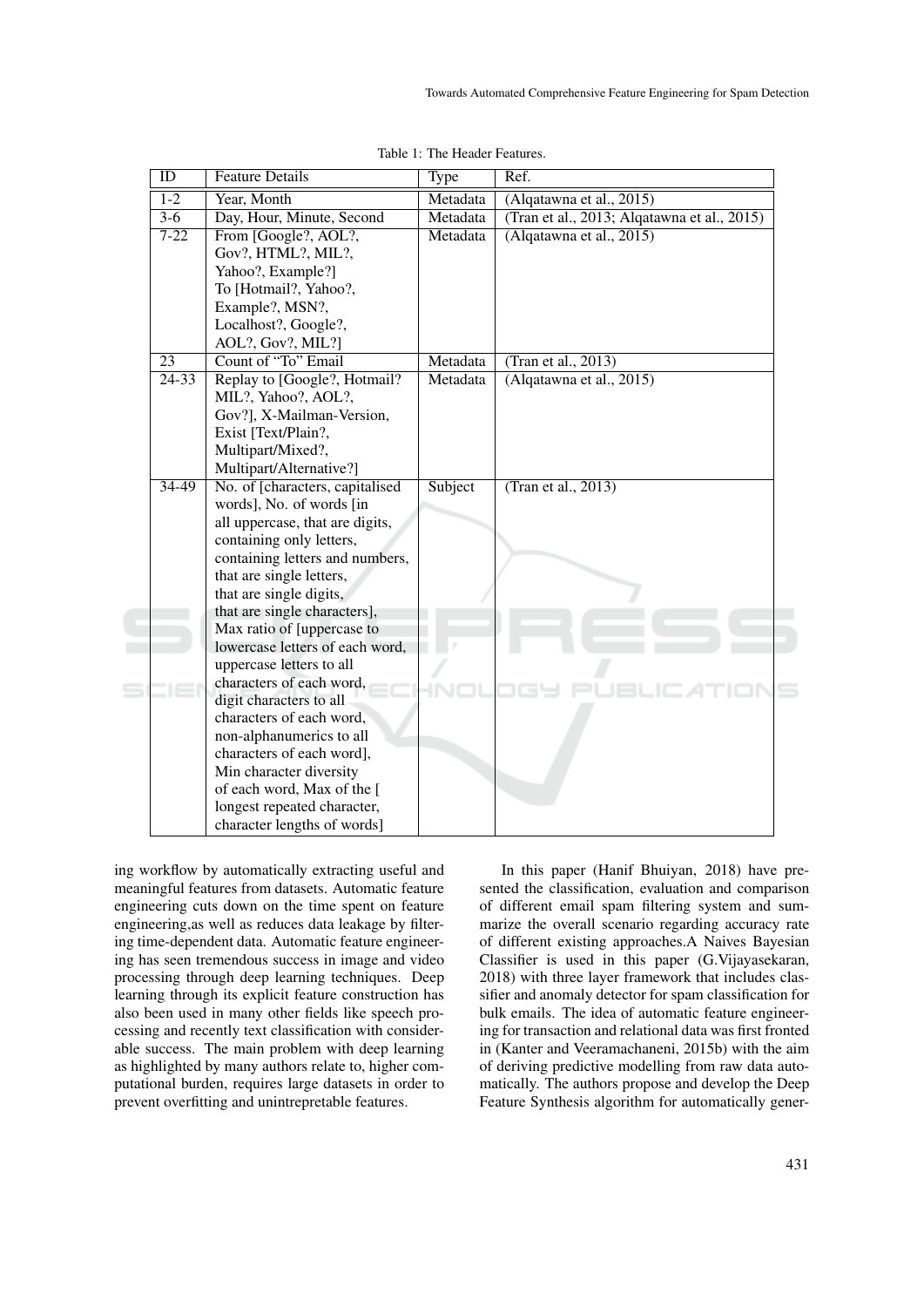ating features for relational datasets. The algorithm captures features that are usually supported by human intuition. The beauty about the deep feature synthesis is that one can combine raw data with what you know about your data to build meaningful features for machine learning and predictive modelling. Using aggregation and transformation primitives, a large set of features can be developed. In this paper, we adopt some of the components of this work to spam detection. While (Kanter and Veeramachaneni, 2015b) is designed for relational and transaction data, spam emails do not have the notion of relationships.

## 3 THE PROPOSED SPAM FEATURE ENGINEERING APPROACH

In this section, we present our proposed comprehensive feature engineering approach which can be described as a process with two phases; (1) a conventional or manual features engineering phase to produce the initial set of spam features from raw emails(text-based features), where we develop 148 features, and (2) an automated feature engineering through transformation primitives of the manual features whose number depends on the number of primitives used. These two phases are shown in figure 1 and discussed in the following subsections.

## 3.1 Conventional Manual Feature Engineering

This conventional feature engineering phase has evolved out of several years of research in the context of spam detection to investigate malicious spam content and type of attacks carried over email messages(Alqatawna et al., 2015; Alqatawna et al., 2016; Hijawi et al., 2017a; Faris et al., 2015; Halaseh and Alqatawna, 2016). In this phase we identify 148 features which we extract from SpamAssassin corpus<sup>1</sup>. In particular, we extract: header features, payload (body) and attachment. As shown in figure 1, the features comprise of 50 header features, 4 attachment features, and 94 Payload features.

Header features are shown in table 1, these feature are extracted from the contents of header of the email message (sender, recipient, date and subject). Other features are extracted from the email payload which is the part of transmitted data that is the ac-

tual intended message. Features in this part are categorized into three sub categories: Email body features, Readability features, and Lexical diversity features. Email body features are extracted from the body of which contains unstructured data such as images, HTML tags, text, and other objects. This features set contains 64 features, which are described in table 2. Four attachment related features are also extracted; one feature related to the number of all attachment files in an email and other three features related to the number of unique content types of attachment files in an email(text/plain, multipart/mixed and multipart/alternative).

Readability features represent the difficulty properties of reading a word, a sentence or a paragraph in the given email's body (Shams and Mercer, 2016; Al-Shboul et al., 2016). Readability features are extracted based on the syllables — sequence of speech sounds —, which are used to distinguish between the simple and complex words. This set of features contains 26 features that measure the difficulty of reading the email's body.

Lexical Diversity Features are extracted based on the vocabulary size in the text, where the word occurrences are counted using different constraints (Tran et al., 2013; Tweedie and Baayen, 1998; Choi, 2012). This set of features contains seven features as follows: Vocabulary Richness,Hapax legomena, Hapax dislegomena, Entropy measure, YuleK, YuleI, SichelS, Honore, and Unusual words

#### 3.2 Automatic Feature Engineering

Manual feature engineering process depends on domain knowledge, intuition, and data manipulation. This makes it extremely tedious and the final features are limited both by human subjectivity and time. Automated feature engineering aims at automatically creating many candidate features out of already available features from which the best can be selected and used for training.

Once we have built the manual features like in section 3.1, we employ, Deep Feature Synthesis (DFS) as in (Kanter and Veeramachaneni, 2015b), to perform automated feature engineering. Deep feature synthesis stacks multiple transformation and aggregation operations to create features from data spread across many tables. Whereas DFS is designed for transaction and relation data with multi-tables, in this research, we only have one table, we customise DFS, to support one table. DFS is also not designed for text data like in this research and requires to first build an initial set of features upon which to build the automatic features.

<sup>1</sup>SpamAssassin corpus. http://spamassassin.apache.org/ publiccorpus/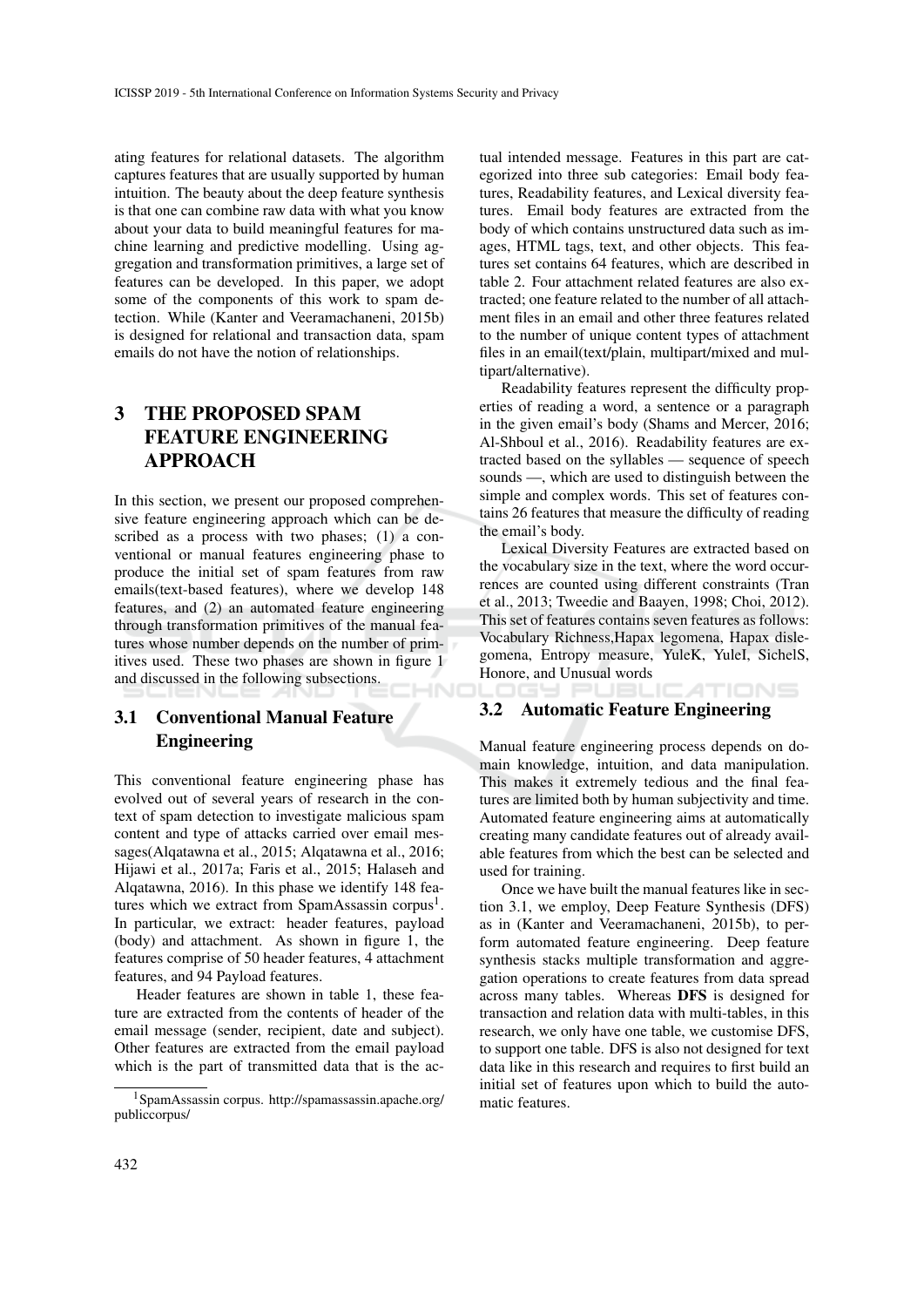Table 2: Email Body Features.

| <b>ID</b> Feature Details                     | Ref.                                                                                                                    |        | <b>ID</b> Feature Details                                         | <b>Studies</b>                                                           |
|-----------------------------------------------|-------------------------------------------------------------------------------------------------------------------------|--------|-------------------------------------------------------------------|--------------------------------------------------------------------------|
| Count of Spam Words                           | (Shams and Mercer, 2016; Alqatawna et al., 2015; Al-Shboul et al., 2016)                                                |        | 31 Number of question marks                                       | (Alqatawna et al., 2015; Al-Shboul et al., 2016)                         |
| <b>Count of Function Words</b>                | (Shams and Mercer, 2016; Al-Shboul et al., 2016)                                                                        |        | 32 No. of multiple question marks                                 | (Algatawna et al., 2015)                                                 |
| Count of HTML Anchor<br>-3                    | (Tran et al., 2013; Shams and Mercer, 2016; Alqatawna et al., 2015; Al-Shboul et al., 2016) 33 No. of exclamation marks |        |                                                                   | (Algatawna et al., 2015; Al-Shboul et al., 2016)                         |
| Count of Unique HTML Anchor<br>$\overline{4}$ | (Tran et al., 2013; Alqatawna et al., 2015)                                                                             |        | 34 No. of multiple exclamation marks                              | (Algatawna et al., 2015)                                                 |
| Count of HTML Not Anchor                      | (Shams and Mercer, 2016)                                                                                                |        | 35 No. of colons                                                  | (Alqatawna et al., 2015; Al-Shboul et al., 2016)                         |
| Count of HTML Image<br>6                      | (Al-Shboul et al., 2016)                                                                                                | 36.    | No. of ellipsis                                                   | (Alqatawna et al., 2015; Al-Shboul et al., 2016)                         |
| Count of HTML All Tags                        | (Shams and Mercer, 2016; Al-Shboul et al., 2016).                                                                       |        | Total No. of sentences                                            | (Shams and Mercer, 2016; Alqatawna et al., 2015; Al-Shboul et al., 2016) |
| Count of Alpha-numeric Words                  | (Tran et al., 2013; Shams and Mercer, 2016; Al-Shboul et al., 2016)                                                     | 38     | Total No. of paragraphs                                           | (Algatawna et al., 2015)                                                 |
| $\overline{Q}$<br><b>TF-ISF</b>               | (Shams and Mercer, 2016)                                                                                                | 39     | Average No. of sentences per paragraph                            | (Algatawna et al., 2015)                                                 |
| TF.ISF without stopwords                      | (Shams and Mercer, 2016)                                                                                                | 40     | Average number of words pre paragraph                             | (Algatawna et al., 2015)                                                 |
| Count of duplicate words.                     | (Al-Shboul et al., 2016)                                                                                                |        | Average No. of character per paragraph                            | (Alqatawna et al., 2015)                                                 |
| Minimum word length                           | (Al-Shboul et al., 2016)                                                                                                |        | Average No. of word per sentences                                 | (Alqatawna et al., 2015)                                                 |
| Count of lowercase letters<br>13              | (Al-Shboul et al., 2016)                                                                                                | 43     | No. of sentence begin with upper case                             | (Alqatawna et al., 2015)                                                 |
| Longest sequence of adjacent capital letters  | (Algatawna et al., 2015; Al-Shboul et al., 2016)                                                                        |        | No. of sentence begin with lower case                             | (Algatawna et al., 2015)                                                 |
| Count of lines<br>15                          | (Alqatawna et al., 2015; Al-Shboul et al., 2016)                                                                        | 45.    | Character frequency "\$"                                          | (Algatawna et al., 2015; Al-Shboul et al., 2016)                         |
| Total No. of digit character<br>-16           | (Algatawna et al., 2015)                                                                                                | 46     | No. of capitalized words.                                         | (Tran et al., 2013)                                                      |
| Total No. of white space                      | (Algatawna et al., 2015)                                                                                                |        | No. of words in all uppercase.                                    | (Tran et al., 2013)                                                      |
| Total No. of upper case character             | (Algatawna et al., 2015; Al-Shboul et al., 2016)                                                                        |        | Number of words that are digits.                                  | (Tran et al., 2013)                                                      |
| Total No. of characters<br>19                 | (Tran et al., 2013; Algatawna et al., 2015)                                                                             | 49     | No. of words containing only letters.                             | (Tran et al., 2013)                                                      |
| Total No. of tabs<br>20                       | (Algatawna et al., 2015)                                                                                                | $50 -$ | No. of words that are single letters.                             | (Tran et al., 2013)                                                      |
| Total No. of special characters               | (Algatawna et al., 2015)                                                                                                | -51    | No. of words that are single digits.                              | (Tran et al., 2013)                                                      |
| 22<br>Total number of alpha characters        | (Algatawna et al., 2015)                                                                                                | 52     | Number of words that are single characters.                       | (Tran et al., 2013)                                                      |
| 23<br>Total No. of words                      | (Alqatawna et al., 2015; Al-Shboul et al., 2016)                                                                        | 53     | Max ratio of uppercase letters to lowercase letters of each word. | (Tran et al., 2013)                                                      |
| 24<br>Average word length                     | (Alqatawna et al., 2015; Al-Shboul et al., 2016)                                                                        |        | Min of character diversity of each word.                          | (Tran et al., 2013)                                                      |
| 25<br>Words longer than 6 characters          | (Alqatawna et al., 2015)                                                                                                | 55     | Max ratio of uppercase letters to all characters of each word.    | (Tran et al., 2013)                                                      |
| 26<br>Total No. of words (1 - 3 Characters)   | (Algatawna et al., 2015)                                                                                                | 56     | Max ratio of digit characters to all characters of each word.     | (Tran et al., 2013)                                                      |
| 27<br>No. of single quotes                    | (Algatawna et al., 2015; Al-Shboul et al., 2016)                                                                        |        | Max ratio of non-alphanumerics to all characters of each word.    | (Tran et al., 2013)                                                      |
| 28<br>No. of commas                           | (Algatawna et al., 2015; Al-Shboul et al., 2016)                                                                        |        | Max of the longest repeating character.                           | (Tran et al., 2013)                                                      |
| 29 No. of periods                             | (Algatawna et al., 2015; Al-Shboul et al., 2016)                                                                        | 59     | Max of the character lengths of words.                            | (Tran et al., 2013; Al-Shboul et al., 2016)                              |
| No. of semi-colons<br>30 <sup>1</sup>         | (Algatawna et al., 2015; Al-Shboul et al., 2016)                                                                        |        |                                                                   |                                                                          |



Figure 2: The implementation structure of CPyEFECT.

We recursively apply a set of predefined mathematical transformations on the manual features from section 3.1 to obtain new features. The number of features computed depends on the number of manual features computed, the number of transformation primitives selected and the depth.

Let β be the total number of features computed, *N* be the number of manual features computed and *m* be the number of primitives selected and the depth be *d*. The number of features computed is given as:

$$
\beta = \left(\frac{Nm(N+1)}{2}\right)^d\tag{1}
$$

*Comprehensive Features Engineering.*This is a two fold phase. First, manual features were developed as in section 3.1, then the automated feature engineering process is done as described in section 3.2. As highlighted in (Kanter and Veeramachaneni, 2015b), the feature space grows very quickly with increase in the number of primitives used as well as depth.

The number of features exponentially grows with an increase in the depth. We utilize transformation primitives rather than aggregation. The number of potential transformations is indefinite. The larger the number of transformations, the larger the number of features generated. In principle, we can generate new features using different combinations of the manual features. The only draw back is the exponential growth of feature computation. The simplest way to reduce the overall classification complexity given the huge feature space is feature selection which we utilize in this research. There are other ways of reducing this complexity like those employed in (Khurana et al., 2016), and (Katz et al., 2016), where the authors propose mechanisms of finding the best transformation and aggregation combinations that give the best classification performance as well as speeding up the feature computation.

For our case, we limit the depth at two and generated 6121 features. The computational burden of computing the features increases substantial with a higher depth. For example, at a depth of 2, it took 6.4 minutes to compute the features while depth of 3, it took at least 9 hours. However, an increase in depth to 3 did not improve the classification results substantially. In this research, through try and error as well as domain knowledge of classifiers, we find transformation primitives that give the best classification results. However, this can be computed automatically like in (Khurana et al., 2016), and (Katz et al., 2016) but at a substantial cost.

## 4 IMPLEMENTATION

In this section, we describe the implementation of the proposed comprehensive feature engineering framework and provide a performance evaluation for classification of spam emails. We developed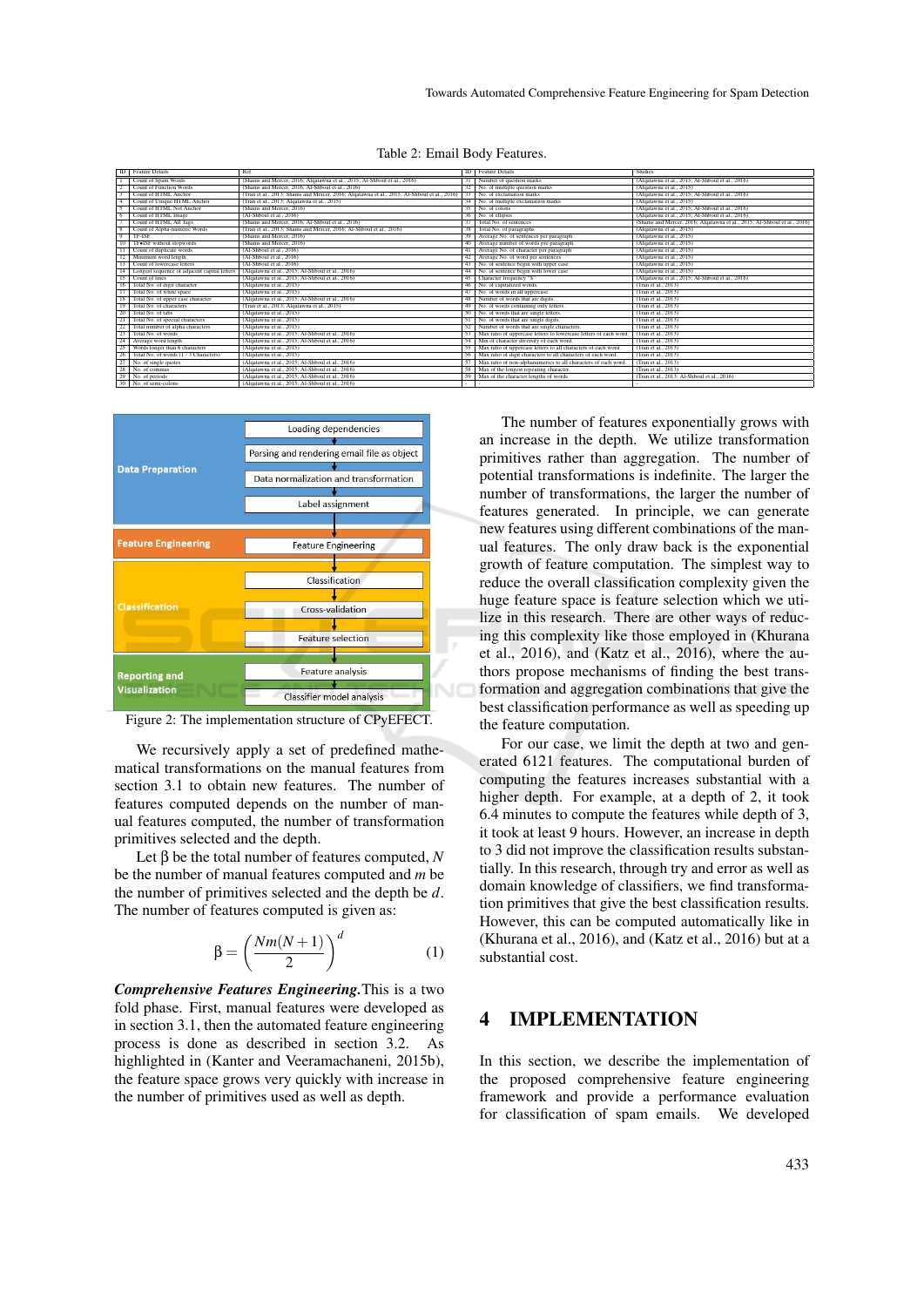ICISSP 2019 - 5th International Conference on Information Systems Security and Privacy





Figure 4: A Comparison of ROC curves for Naive Bayes Classifier.

a tool that incorporates the comprehensive feature engineering framework. There are four functions to cover the various processes required to study email spam detection.

*Data Preparation.* The tool uses the python *email* package to decompose MIME structured files. Email message is read as a text from the individual files in the corpus to produce the object structure of the email message. This decomposition facilitates extraction of the required features and preparation of dataset for subsequent phases. Each email is split into their main parts which are: From, To, Date, Subject , ContentType , CCC , Reply and Body . The manual feature engineering as described in section 3.1 depends on these parts to extract the features.

*Classification.* We implemented nine conventional machine learning algorithms. These included: Extra Tree Classifier, Gradient Boosting Classifier, Support vector machine(SVM), Random Forest Classifier, K Nearest Neighbor Classifier, Logistic Regression, Naive Bayes, AdaBoost Classifier, and Decision trees). Additionally, various validation measures are available to test the produced models.

Feature Selection. Thousands of features were computed at a less than proportional increase in computational cost. We computed the most important features for the classifier with the best performance. Fig. 2 describes the implementation structure of the framework.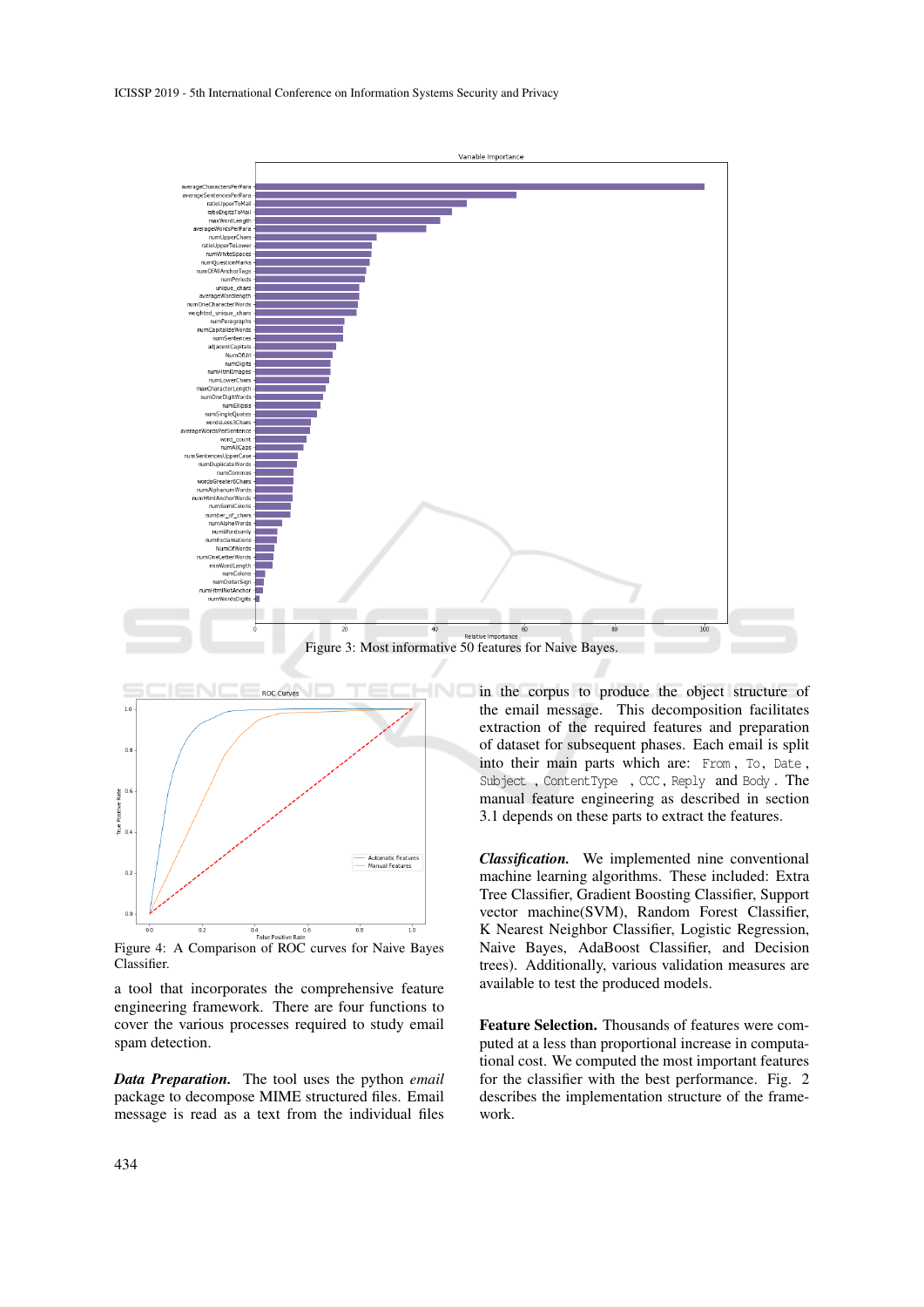

Figure 6: A comparison of classifier accuracy and f-score for various algorithms.

## 5 RESULTS

In this section, using the *SpamAssasin* dataset, we apply different classical classification methods, such as decision tree, neural network, support vector machines, random forests, gradient boosting, logistic regression and k-nearest neighbors, to identify whether an email is spam or ham. We do this first for the manually-engineered features, consequently we experiment with the automatically generated features. In the manual classification, each email is represented by a vector of 148 features, while the automatic feature classification, email is represented by 6121 features. We experimented on 1800 emails with 950 ham and 850 spam.

Classifie

For each set of features we computed Recall, Accuracy, Precision, F-Score, ROC curves, feature selection, confusion matrix. We would be happy to provide all the results but for space limitation.

Classifier

From Figure 6, Figure 5 and Figure 4, its clear that automatic feature engineering improves the performance of classifiers. This is especially so in the case of weak classifiers for the manual features like Naive Bayes. Using the manual features the accuracy was 82% while the automatically generated features there was 8% increase in the accuracy to 90%. The f-score improved by 24%, precision improved by 5%, while recall improved by 28%. This improvement was also reflected by other classifiers in the magnitude of between 1.5% to 12%.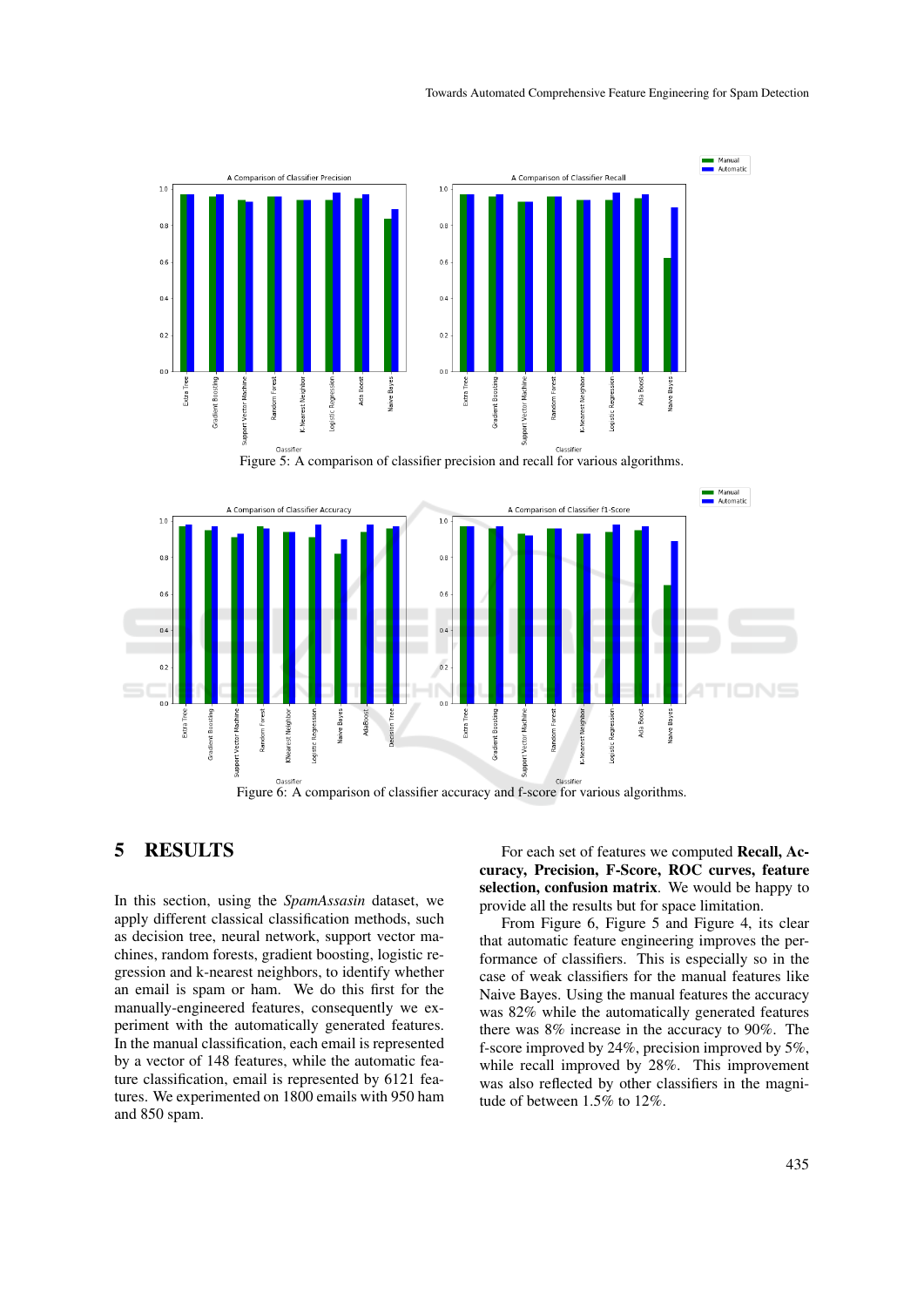## 6 CONCLUSIONS AND FUTURE **WORK**

In this paper, we present an automated comprehensive email feature engineering framework that has been developed for the purpose of spam detection and classification. The framework incorporates a scalable mechanism for automated feature engineering and classification algorithms for spam classification. Currently, the proposed framework is capable of producing high accuracy for spam classification with 148 manual email features used. The automated feature engineering scheme further improves the classification accuracy of some of the classifiers up to 12%, with more features being added into the analysis.

For future work, we propose to look into the process optimization of the developed framework, to enable more efficient feature engineering and classification processes.

### **REFERENCES**

- Al-Shboul, B. A., Hakh, H., Faris, H., Aljarah, I., and Alsawalqah, H. (2016). Voting-based classification for e-mail spam detection. *Journal of ICT Research and Applications*, 10(1):29–42.
- Alqatawna, J., Faris, H., Jaradat, K., Al-Zewairi, M., and Omar, A. (2015). Improving knowledge based spam detection methods: The effect of malicious related features in imbalance data distribution. *International Journal of Communications, Network and System Sciences*, 8(5):118–129.
- Alqatawna, J., Hadi, A., Al-Zwairi, M., and Khader, M. (2016). A preliminary analysis of drive-by email attacks in educational institutes. In *Cybersecurity and Cyberforensics Conference (CCC)*, pages 65–69. IEEE.
- Blanzieri, E. and Bryl, A. (2008). A survey of learningbased techniques of email spam filtering. *Artif. Intell. Rev.*, 29(1):63–92.
- Caruana, G. and Li, M. (2008). A survey of emerging approaches to spam filtering. *ACM Comput. Surv.*, 44(2):9:1–9:27.
- Choi, W. H. (2012). Finding appropriate lexical diversity measurements for small-size corpus. In *Applied Mechanics and Materials*, volume 121, pages 1244– 1248. Trans Tech Publ.
- Domingos, P. (2012). A few useful things to know about machine learning. *Communications of the ACM*, 55(10):78–87.
- Faris, H., Aljarah, I., and Alqatawna, J. (2015). Optimizing feedforward neural networks using krill herd algorithm for e-mail spam detection. In *Applied Electrical Engineering and Computing Technologies (AEECT), 2015 IEEE Jordan Conference on , vol., no., pp.1-5*, pages 1–5. IEEE.
- Guzella, T. S. and Caminhas, W. M. (2009). A review of machine learning approaches to spam filtering. *Expert Systems with Applications*, 36(7):10206 – 10222.
- G.Vijayasekaran, S. (2018). Spam and email detection in big data plaftorm using naive bayesian classifier. *International Journal of Computer Science and Mobile Computing*, Vol. 7, Issue. 4.
- Halaseh, R. A. and Alqatawna, J. (2016). Analyzing cybercrimes strategies: The case of phishing attack. In *Cybersecurity and Cyberforensics Conference (CCC)*, pages 82–88. IEEE.
- Hanif Bhuiyan, Akm Ashiquzzaman, T. I. J. S. B. . J. A. (2018). A survey of existing e-mail spam filtering methods considering machine learning techniques. *Global journal of computer science and technology: Software and Data Engineering*, 18 issue 2 Version 1.0.
- Herzallah, W., Faris, H., and Adwan, O. (2018). Feature engineering for detecting spammers on twitter: Modelling and analysis. *Journal of Information Science*, 44(2):230–247.
- Hijawi, W., Faris, H., Alqatawna, J., Ala'M, A. Z., and Aljarah, I. (2017a). Improving email spam detection using content based feature engineering approach. In *Applied Electrical Engineering and Computing Technologies (AEECT)*. IEEE.
- Hijawi, W., Faris, H., Alqatawna, J., Aljarah, I., Al-Zoubi, A., and Habib, M. (2017b). Emfet: E-mail features extraction tool. *arXiv preprint arXiv:1711.08521*.
- Kanter, J. M. and Veeramachaneni, K. (2015a). Deep feature synthesis: Towards automating data science endeavors. In *Data Science and Advanced Analytics (DSAA), 2015. 36678 2015. IEEE International Conference on*, pages 1–10. IEEE.
- Kanter, J. M. and Veeramachaneni, K. (2015b). Deep feature synthesis: Towards automating data science endeavors. In *2015 IEEE International Conference on Data Science and Advanced Analytics (DSAA)*, pages  $1 - 10$ .
- Kaspersky (2016 (accessed May 20, 2017)). *Spam and phishing in Q3 2016*.
- Katz, G., Shin, E. C. R., and Song, D. (2016). Explorekit: Automatic feature generation and selection. In *2016 IEEE 16th International Conference on Data Mining (ICDM)*, pages 979–984.
- Khurana, U., Turaga, D., Samulowitz, H., and Parthasrathy, S. (2016). Cognito: Automated feature engineering for supervised learning. In *2016 IEEE 16th International Conference on Data Mining Workshops (ICDMW)*, pages 1304–1307.
- Koitka, S. and Friedrich, C. M. (2016). Traditional feature engineering and deep learning approaches at medical classification task of imageclef 2016. In *CLEF (Working Notes)*, pages 304–317.
- Lam, H. T., Thiebaut, J., Sinn, M., Chen, B., Mai, T., and Alkan, O. (2017a). One button machine for automating feature engineering in relational databases. *CoRR*, abs/1706.00327.
- Lam, H. T., Thiebaut, J.-M., Sinn, M., Chen, B., Mai, T., and Alkan, O. (2017b). One button machine for au-